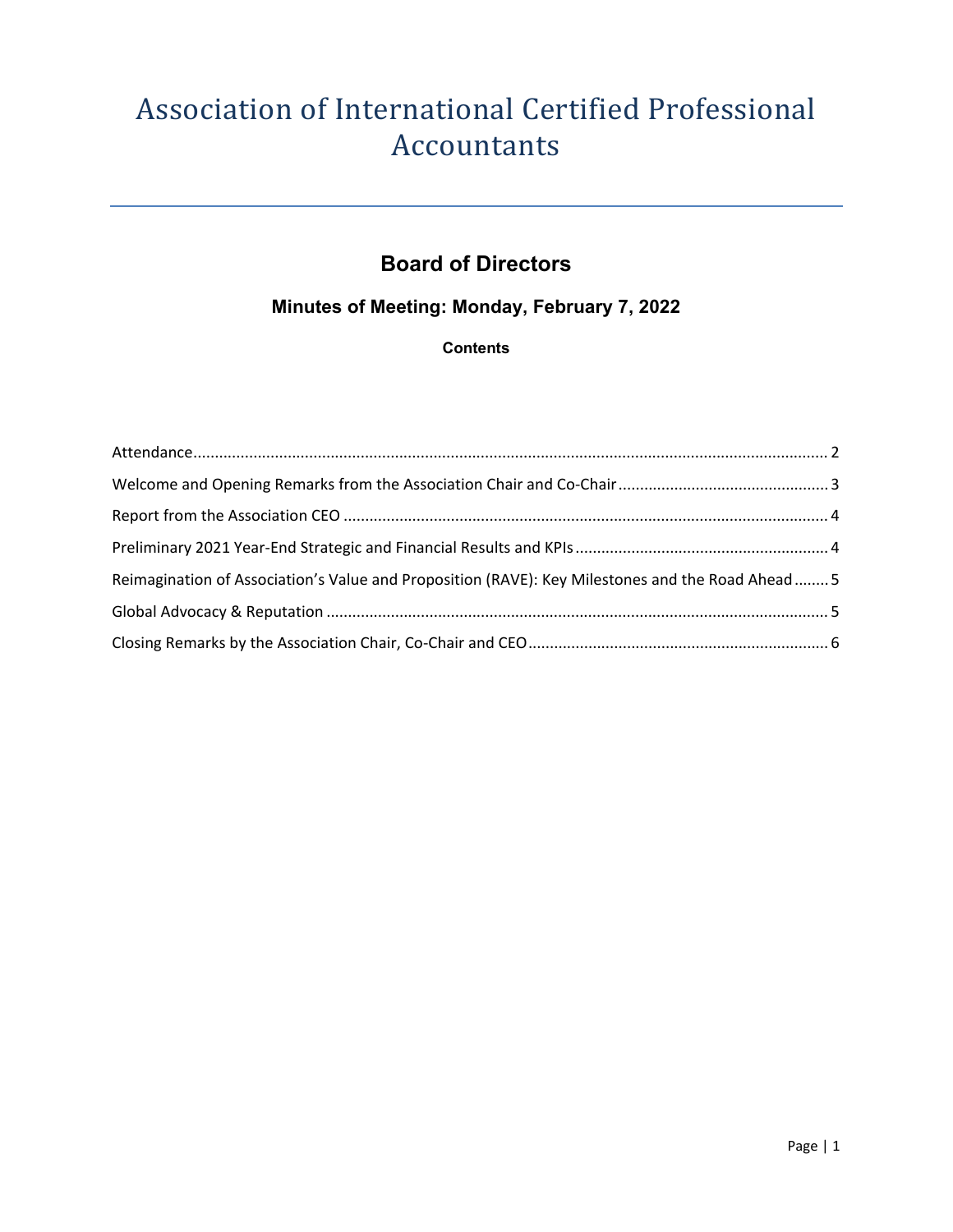## **Association of International Certified Professional Accountants**

## **Board of Directors**

#### **Minutes of Meeting: Monday, February 7, 2022**

A meeting of the Association Board of Directors was held Monday, February 7, 2022, via video conference call. The meeting convened at 8:00am EST and a quorum was declared.

#### <span id="page-1-0"></span>**Attendance**

The following Board members were present:

| Paul Ash              |
|-----------------------|
| Mark Begich           |
| Bruce Behn            |
| Rebecca Bennett       |
| Simon Bittlestone     |
| Jonyce Bullock        |
| Mary Grace Davenport  |
| Rick Dreher           |
| Sarah Ghosh           |
| Tracey Golden         |
| <b>Andrew Harding</b> |
| Ebonie Jackson        |
| Nick Jackson          |
| Melanie Kanaka        |
| Beth Kieffer Leonard  |

Shirley Liu Carla McCall Anoop Mehta Barry Melancon Andy Mintzer Anne Northup Trisha Nomura Joel Olbricht RJ Phillips Bill Pirolli Amy Radin Okorie Ramsey Asif Sadiq Keren Stephen

#### Also present:

Erik Asgeirsson, Chief Executive Officer – CPA.com Michael Buddendeck, General Counsel Lawson Carmichael, Chief Membership & Operating Officer Sue Coffey, CEO – Public Accounting Yasmine El-Ramly, Director – Governance Andrew Harding, CEO – Management Accounting Jamie Geary McNair, Senor Manager – Governance Sarah Gentry-Kanashiro, Associate Manager – Governance Tom Hood, Executive Vice President – Business Growth & Engagement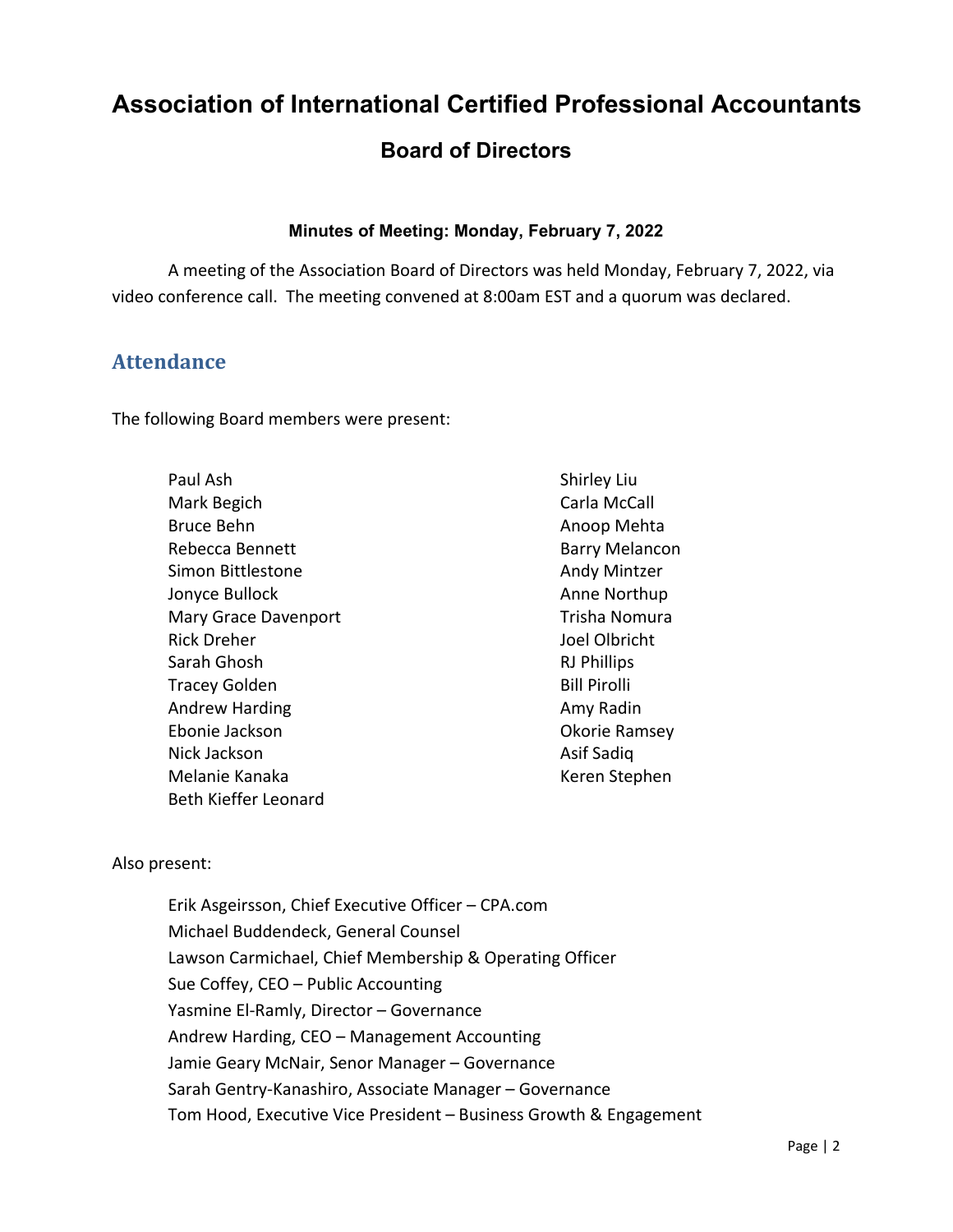Jeannette Koger, Vice President – Transformation Janice Maiman, Executive Vice President – Reputation & External Affairs Michelle Mullen, VP – International Advocacy Mark Peterson, Executive Vice President – Advocacy Scott Spiegel, Chief Financial Officer Rory Tait, Executive Vice President – Marketing & Member Experience Irene Teng, Executive Vice President – Global Markets Cheryl Wipper, Vice President – Content & Corporate Communications

#### <span id="page-2-0"></span>**Welcome and Opening Remarks from the Association Chair and Co-Chair**

Paul Ash, Chair, and Bill Pirolli, Co-Chair, welcomed everyone to the first Board meeting of the year and discussed various successes in 2021 and provided a brief description of upcoming events.

Mr. Ash asked for approval of the November 2-4, 2021, Association Board minutes. The Board approved the minutes, and meeting minutes were authorized for placement on the Association's website.

Mr. Pirolli presented a Board of Directors' Special Resolution of Appreciation to Josephine M. DeLosReyes, Executive Assistant to the President & CEO, who retired on January 31, 2022, after fifty-two (52) years of service, and received unanimous Board approval to the motion as stated below:

WHEREAS, Josephine M. DeLosReyes served the American Institute of Certified Public Accountants ("AICPA") and the Association of International Certified Professional Accountants (the Association") with high distinction for fifty-two years, having served fifty-one AICPA Board chairmen, five Association Board chairmen, and three chief executive officers during her career; and

WHEREAS, the Board of Directors wishes to express its heartfelt gratitude and extend its regards to Josephine M. DeLosReyes on her retirement; now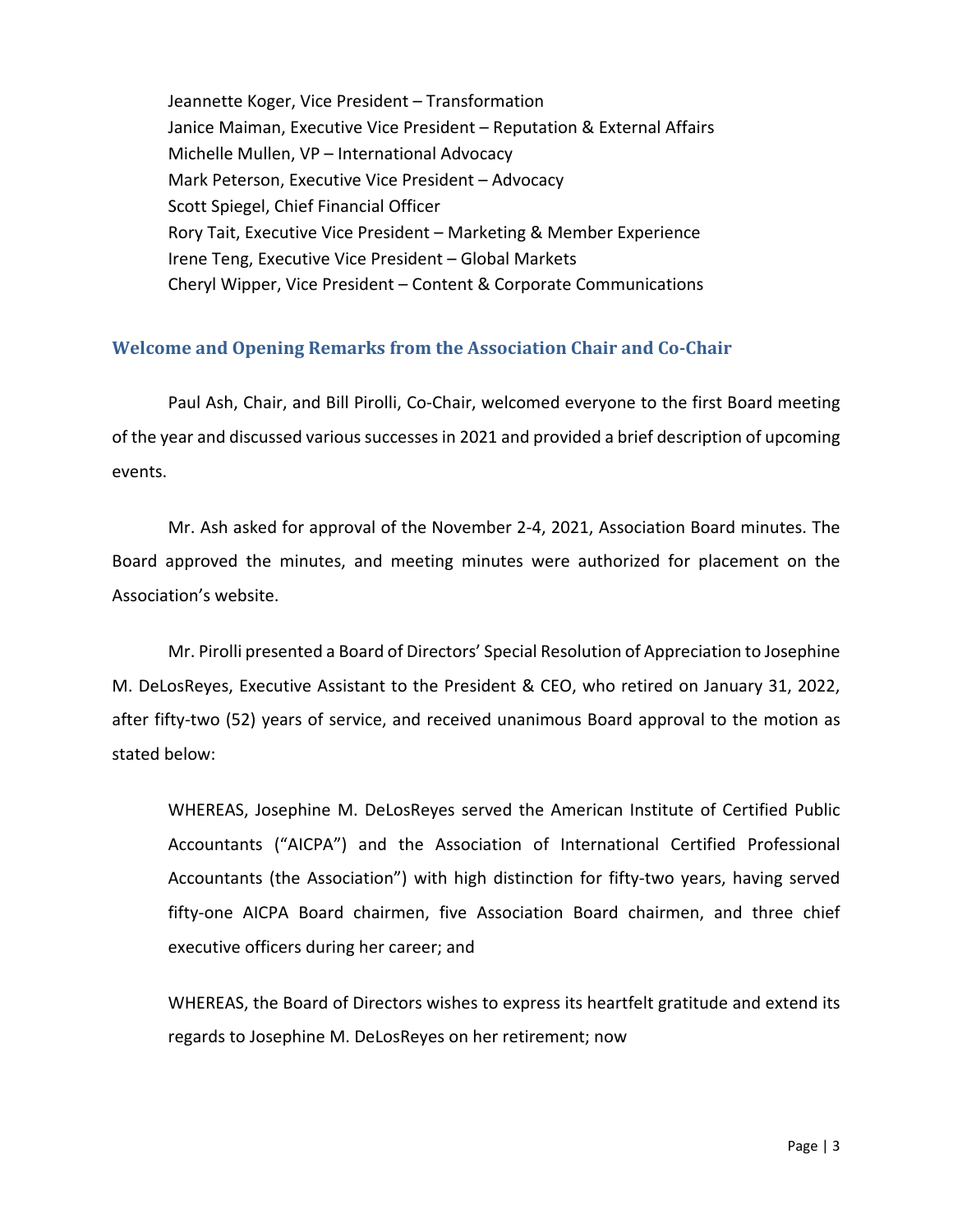BE IT RESOLVED, That the Board of Directors hereby recognizes Josephine M. DeLosReyes for her many valuable contributions and outstanding service to the AICPA and to the Association. In addition, the Board expresses its sincere appreciation for her commitment, dedication, and professionalism over the years. Accordingly, the Board congratulates her on her well-earned retirement and wishes her continued success, happiness, and good health in the years to come.

Upon Mr. Ash's invitation, Tracey Golden, Chair of the Nominations Committee and Immediate Past Chair of the Association, provided an update on the December 2021 Nominations Committee meeting.

#### <span id="page-3-0"></span>**Report from the Association CEO**

Barry Melancon, CEO, updated the Board on various initiatives, including the Finance Leadership Program (FLP) and US apprenticeships, as well as the Dynamic Audit Solution (DAS) project. He shared information on COVID-19 and its impact on operations and members programs.

Mr. Melancon updated the Board on Key Performance Indicators (KPIs) and results for the organization. He also discussed talent and pipeline challenges the profession is currently facing. Additionally, Mr. Melancon shared information with the Board on the political environment in China, International Sustainability Standards Board (ISSB), and private equity.

#### <span id="page-3-1"></span>**Preliminary 2021 Year-End Strategic and Financial Results and KPIs**

Okorie Ramsey, Chair of the Audit & Finance (A&F) Committee, Scott Spiegel, CFO, and Lawson Carmichael, CMOO, shared organizational accomplishments and challenges from 2021, and updated the Board on KPI results. Highlighted accomplishments included Paycheck Protection Program (PPP) deadline extensions, CGMA unbundling, the launch of RAVE platform, and continued progress in the Finance Leadership Program (FLP), CPA Evolution and DAS. Areas of continued focus included supporting the profession throughout the accounting and finance ecosystem and adapting to changes in external markets and regulatory environments.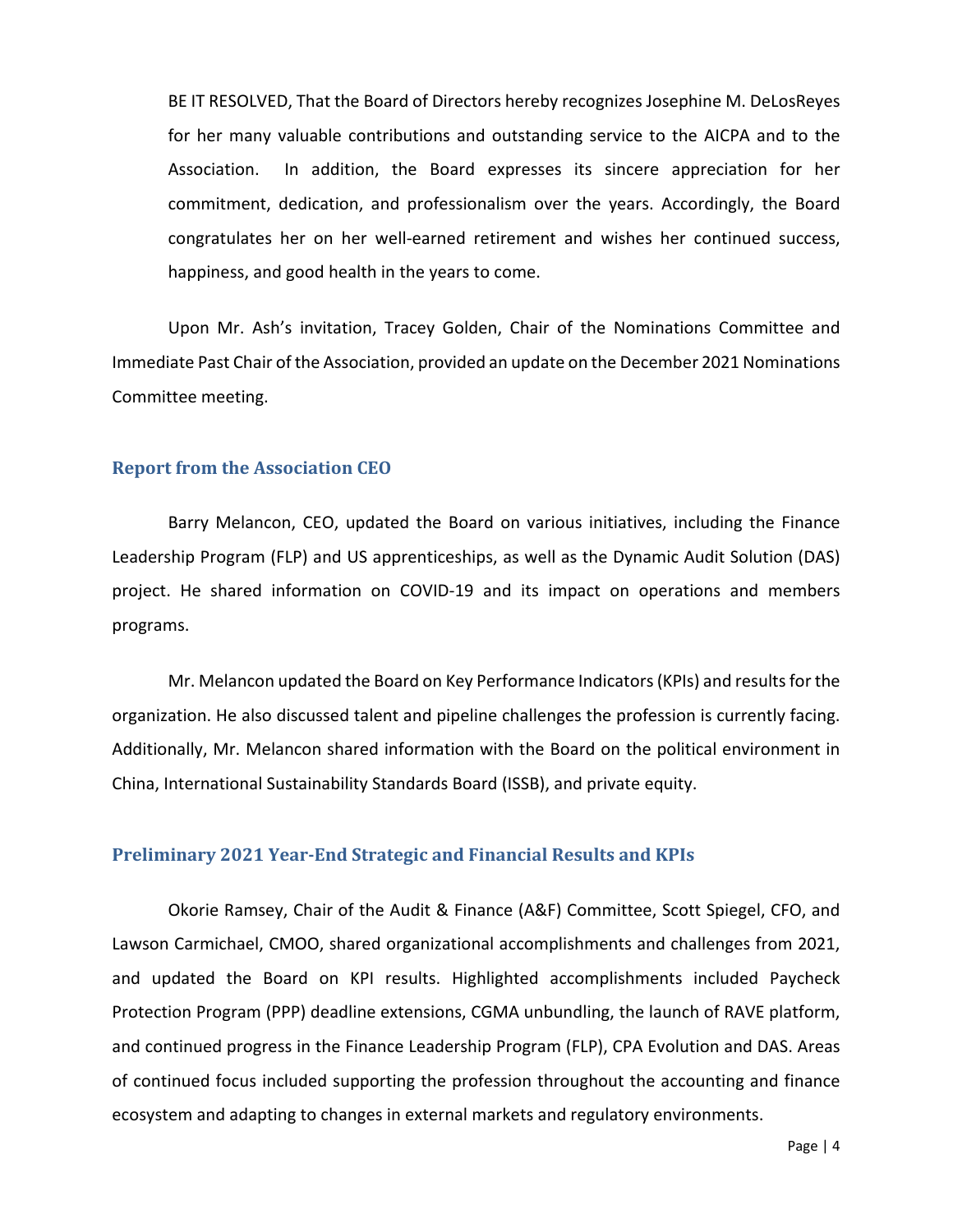Mr. Spiegel provided an overview of the 2022 budget, highlighting changes from the 2021 budget. He also provided an update on recent A&F Committee meetings and opened the floor for questions and discussion.

## <span id="page-4-0"></span>**Reimagination of Association's Value and Proposition (RAVE): Key Milestones and the Road Ahead**

Rory Tait, Executive Vice President – Marketing & Member Experience, Jeannette Koger, Vice President – Transformation, and Lawson Carmichael, CMOO provided an update on the latest Reimagination of Association's Value and Proposition (RAVE) milestones and the road ahead. Ms. Koger presented the RAVE rollout approach and noted the project continues to be well received.

Ms. Koger provided a summary of successes so far, which include personalized content feed, redesigned interface including mobile, and a single, seamless user experience.

Mr. Tait stated the next phase will focus on membership growth and simplification. He discussed the current membership models and the future plans, as well as new membership packages. Mr. Tait noted this is not a new website, but a fundamentally new experience and proposition for all members.

Mr. Tait concluded by presenting the RAVE roadmap and opening the floor for questions and discussion amongst the Board.

#### <span id="page-4-1"></span>**Global Advocacy & Reputation**

Mark Peterson, Executive Vice President – Advocacy and Michelle Mullen, Vice President – International Advocacy updated the Board on our global advocacy efforts. Mr. Peterson discussed the current issues with the U.S. Internal Revenue Service (IRS) and Treasury Department and noted the diverse coalition pushing for solutions and the bipartisan, bicameral letters sent to Treasury and the IRS. Mr. Peterson provided an overview on reputation, noting the focus is to promote, align, and defend.